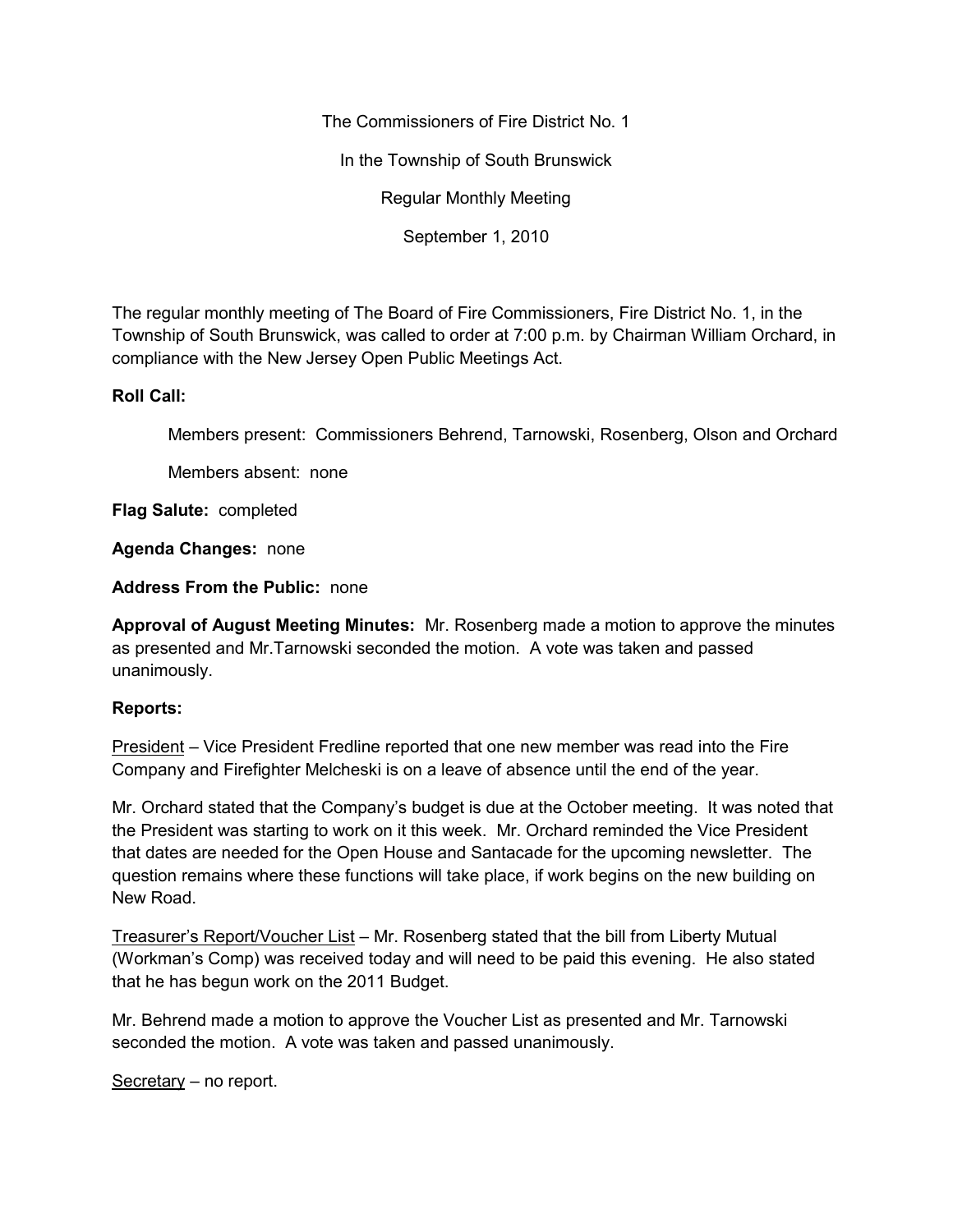Fire Coordinator – Mr. Corris presented his report (file copy attached). Areas of discussion were as follows:

- As next year's budget is being prepared, the Board should consider purchasing a fire panel that multi-companies and Mr. Corris could work on, should there be a similar problem as to what occurred this month. The cost would be about \$4K. Mr. Corris stated that the existing system is too sophisticated and costly for Station 23. He indicated he would obtain three types of systems from Central Jersey Security, which could be used to bid out. Mr. Corris will have the information for next month's meeting.
- The auction for Truck 224 ends this week at 6 p.m. So far there have been 26 bids, with 6 serious bidders. The highest bid, to date, is \$26,400.
- NFIRS input will be brought up to date this week.
- New Jersey Fire Equipment will be conducting the SCBA Harness Re-certifications at a cost of \$35/pak.

Mr. Orchard questioned whether the breakdown of preventative maintenance and labor costs were received for Truck 221. Mr. Corris stated that he had talked to Absolute Fire and requested this type of breakdown in the future. As for Truck 221, it was not provided.

Mr. Corris stated that in order for him to be a Designated Purchasing Agent, a resolution must be done during the March reorganization meeting.

Chairman – nothing to discuss.

Line Activities – Chief Perez presented his report (file copy attached) and the following:

- Stats for year: 191 emergency responses; 20 drills and 19 work nights.
- Stats for August: 26, including a structure fire on New Road, which was handled well.
- Regarding the New Road Building Addition: it is hoped to break ground in 4-5 weeks; there is a question, by the Township, if the final site plan was filed and approved. The Chief indicated it was. Permits will be filed once approval is received. Currently, proposals are out for three contractors, which are due back on 8/10.
- Chief Perez stated that the Firehouse will need to be cleaned out, including the District's equipment. Arrangements for storage are under consideration and will include two storage pods: one on loan and the other to be paid for. The Chief noted that the shed will also need to be cleaned out.
- The Fire Apparatus will need to be outside throughout the entire building process.
- Budget numbers will be provided in October.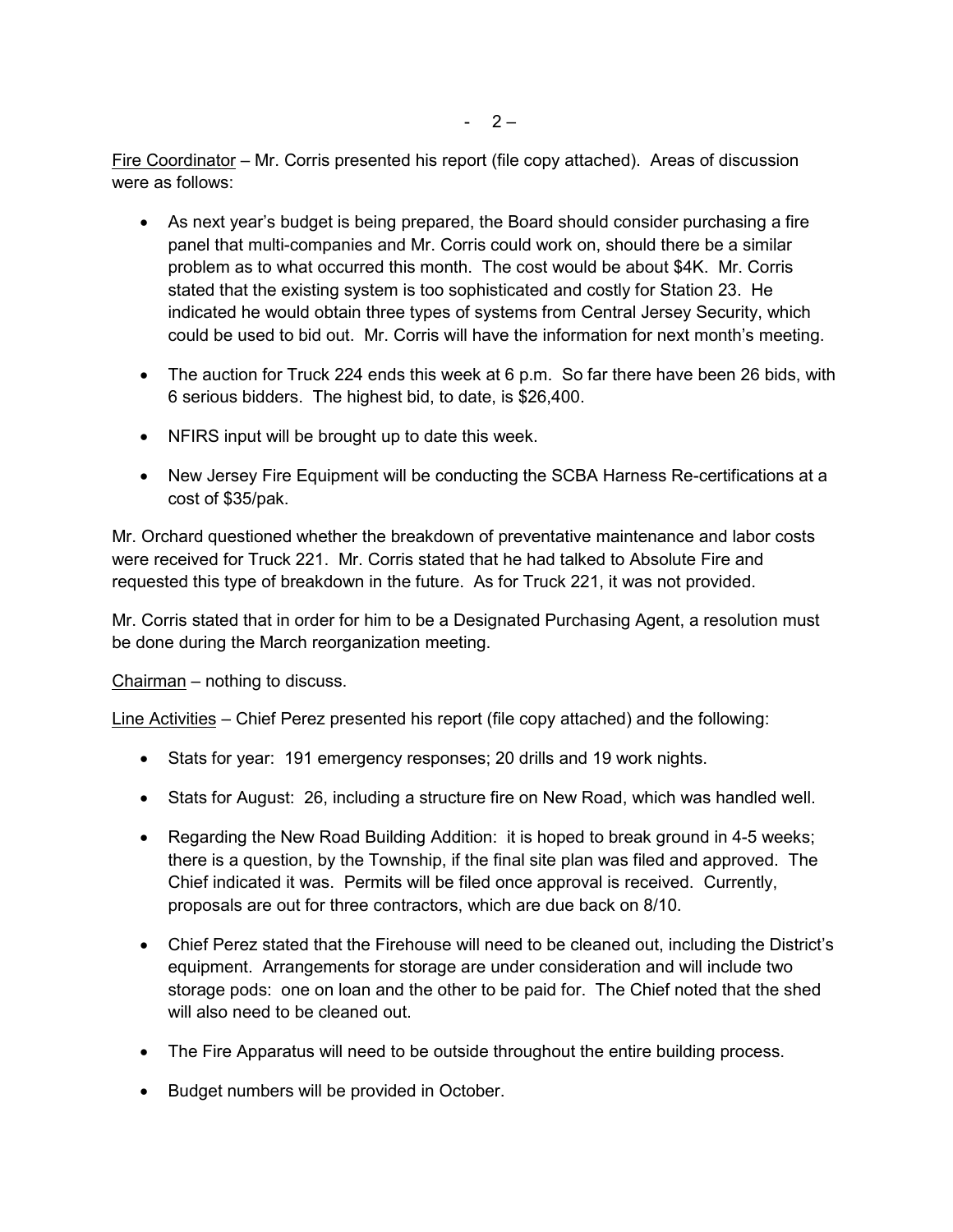### Standing Committee Reports –

*Fire Company Liaison –* Mr. Behrend stated that the Newsletter needs the Open House date (will be 10/9 but location not yet decided) and Santacade date needed by 9/9. This normally is the second Sunday of December, which would be Dec. 12 $^{\rm th}$ .

Mr. Orchard suggested including an article on Adopt-A-Hydrant.

Mr. Behrend questioned whether there are any pictures of the Fire Company Apparatus. The Chief will check to see if there are any new pictures.

*Rescue Squad Liaison -* Mr. Tarnowski had nothing to report.

*Public Relations –* already discussed.

*State Association –* Mr. Rosenberg will attend this month's meeting in Wildwood.

*Joint Board -* Commissioners Behrend and Tarnowski attended the meeting. Mr. Behrend stated that the meeting was low key, very indefinite and that the status of Fire Prevention and the Fire Marshall is up in the air. In addition, it was reported that the Municipal Budget was passed, however, Mr. Watkins stated there has been no communication from the County as to the funding issue.

Other issues brought up at the meeting were:

- District 2 has signed a new inter-township agreement.
- Fire Inspectors will take over the sub-codes. Mr. Orchard stated that there are very mixed signals being sent out. In addition, the increased fees on the sub-codes could generate another \$100K.
- Mr. Orchard noted that so far the District has not been approached for the \$40K, which has been set aside.
- There is discussion in the legislature about consolidation of the District, School Board and General elections in November. There is also a suggestion of moving the District election to May, with other non-partisan elections. The cost of these moves has not been determined. Mr. Behrend suggested that the Board draft a letter to the Assembly reps stating the reasons why the District and School elections should not be included in the General election. Mr. Rosenberg stated he will see what he can find out at the State Association meeting.
- Mr. Tarnowski stated that it was brought up that the County does not have an application in for Fire Inspection Certification and until this application is received and approved, nothing will move forward.